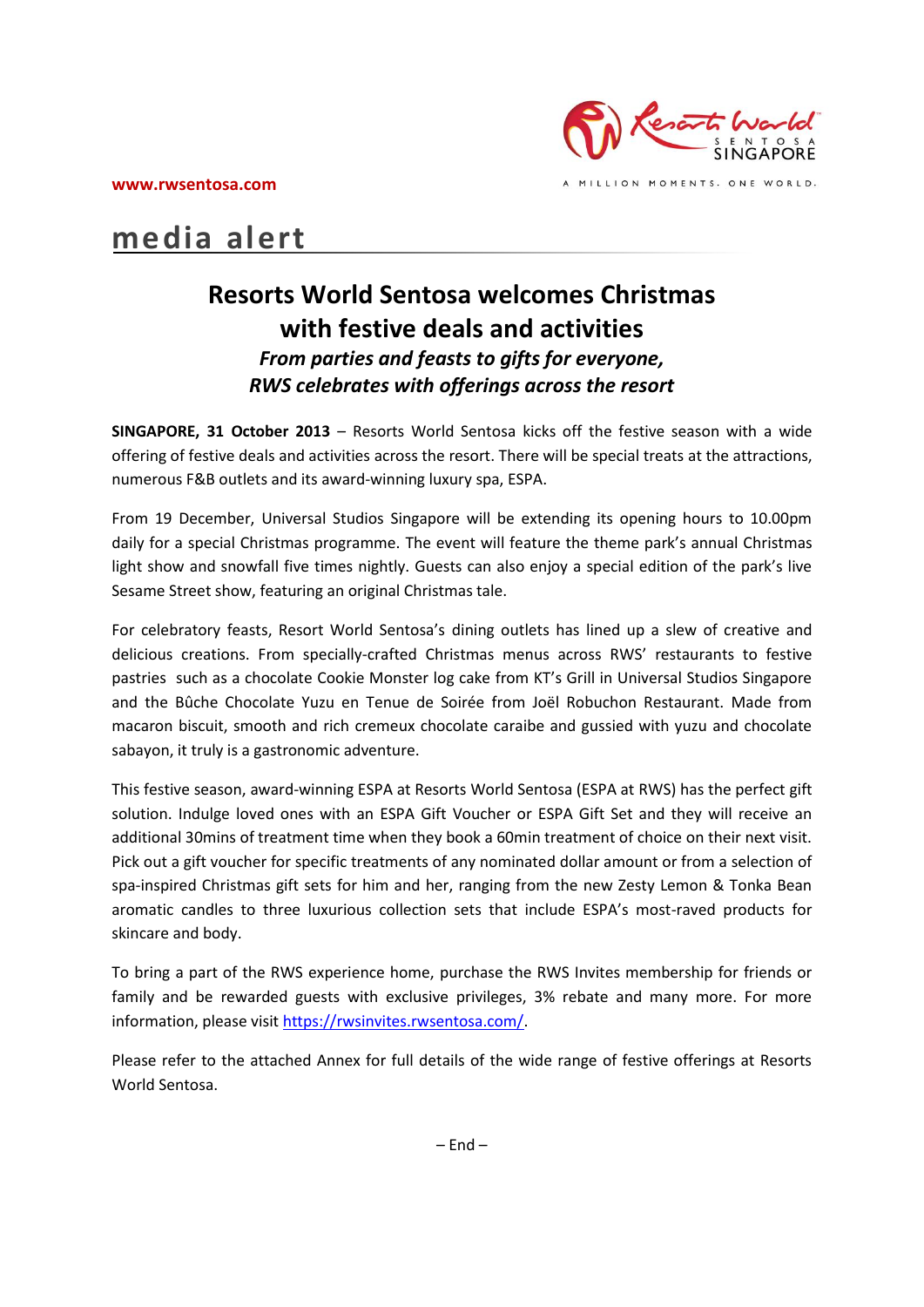#### **ABOUT RESORTS WORLD SENTOSA**

Resorts World Sentosa (RWS), Asia's ultimate destination resort, is located on Singapore's resort island of Sentosa. Spanning 49 hectares, the resort opened in January 2010 and welcomed over 45 million visitors in its first three years of opening. RWS is home to two mega attractions - the region's first-and-only Universal Studios theme park and the Marine Life Park, which comprises the world's largest S.E.A. Aquarium and the Adventure Cove Waterpark - as well as a Maritime Experiential Museum, a casino, luxurious accommodation in six unique hotels, the Resorts World Convention Centre, celebrity chef restaurants, an award-winning destination spa and specialty retail outlets. The resort also offers world-class entertainment, from original resident productions to concerts and public shows such as the Crane Dance and the Lake of Dreams. Resorts World Sentosa was named "Best Integrated Resort" in 2011, 2012 and 2013 at the TTG Travel Awards which recognises the best of Asia-Pacific's travel industry.

Resorts World Sentosa is wholly owned by Genting Singapore, a company of the Genting Group. For more information, please visit [www.rwsentosa.com.](http://www.rwsentosa.com/)

Facebook: https://www.facebook.com/ResortsWorldatSentosa Twitter[: https://twitter.com/rwsentosa](https://twitter.com/rwsentosa) Blog (RWScoop):<http://www.rwsentosablog.com/> Marine Life Park Blog:<http://mlp.rwsentosablog.com/> Instagram[: https://www.instagram.com/rwsentosa](https://www.instagram.com/rwsentosa)

#### **MEDIA CONTACTS**

## **Resorts World Sentosa**

Tan Zhi Juan / Linette Lin Tel: + 65 6577 9725 / +65 6577 9762 Zhijuan.tan@rwsentosa.com / linette.lin@rwsentosa.com

 $\mathbf{G}$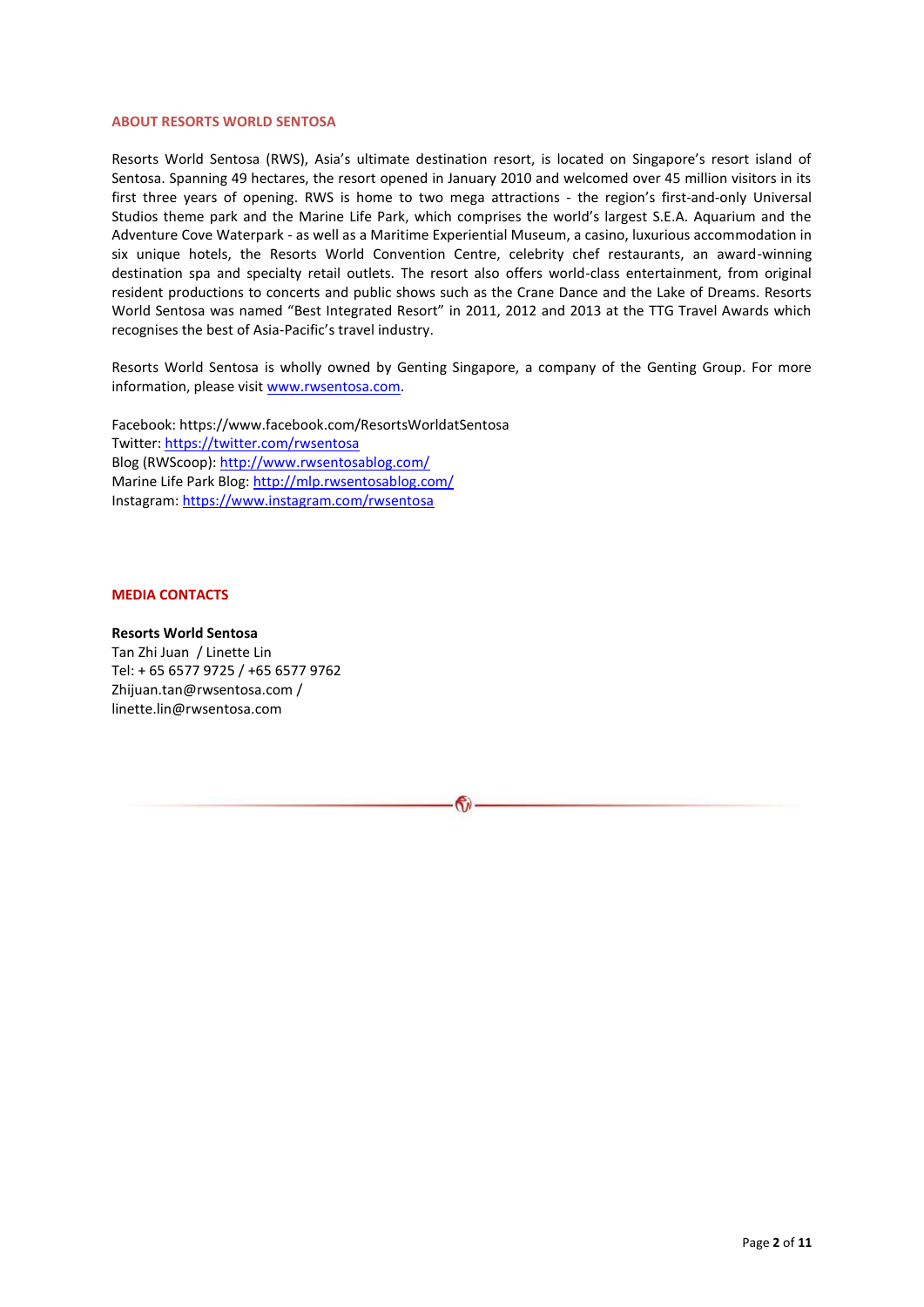## **Annex : Festive deals and activities across Resorts World Sentosa**

## **Note to Editors**

1. Please use the following photo captions for visuals. 2. High resolution photos can be downloaded from link: <https://www.dropbox.com/sh/52quy6smj4pmspc/qTXVRXixnP> *3.* All photos are to be attributed to: *Resorts World Sentosa elements and all related indicia TM & © 2013 Resorts World at Sentosa Pte. Ltd. All Rights Reserved.* 

## **Universal Studios Singapore**

Opening hours will be extended to 10.00pm daily from 19 December to 30 December 2013. Entry into Universal Studios Singapore after 6.00pm will be priced at S\$40 (includes a S\$5 dining voucher).

Guests visiting the park with day passes may stay on till the park closes.

**Joël Robuchon Restaurant**



#### **Le Caviar Impérial**

Steamed wild sea bass and langoustine with Imperial caviar and fennel cream

Make your festive celebration a memorable one at Joël Robuchon Restaurant by savouring Frenchhaute cuisine from the world's most decorated Michelin-star chef, Joël Robuchon.

With a four or eight course meal over two seatings, guests will be truly mesmerized by the Joël Robuchon fine-dining experience.

## **Key highlights from the 4-course dinner:**

- Foie gras and potatoes carpaccio topped with shaved truffle
- Truffled langoustine ravioli with chopped cabbage
- Caramelized grilled pork pluma with green cabbage and Sarawak black pepper sauce

## **Key highlights from the 8-course dinner:**

- Crispy soft boiled egg with parmesan cheese mousseline and black truffle dressing
- Steamed wild sea bass and langoustine with Imperial caviar and fennel cream
- Pan fried venison in truffled mignonettes with sweet and sour sauce

4-course set menus at \$210++ per person (first seating: 5.30pm-7.30pm)

8-course set menus at \$500++ per person (second seating: 8pm onwards)

Christmas menus are available from 20 to 25 December 2013. For reservations, please call 6577 6688.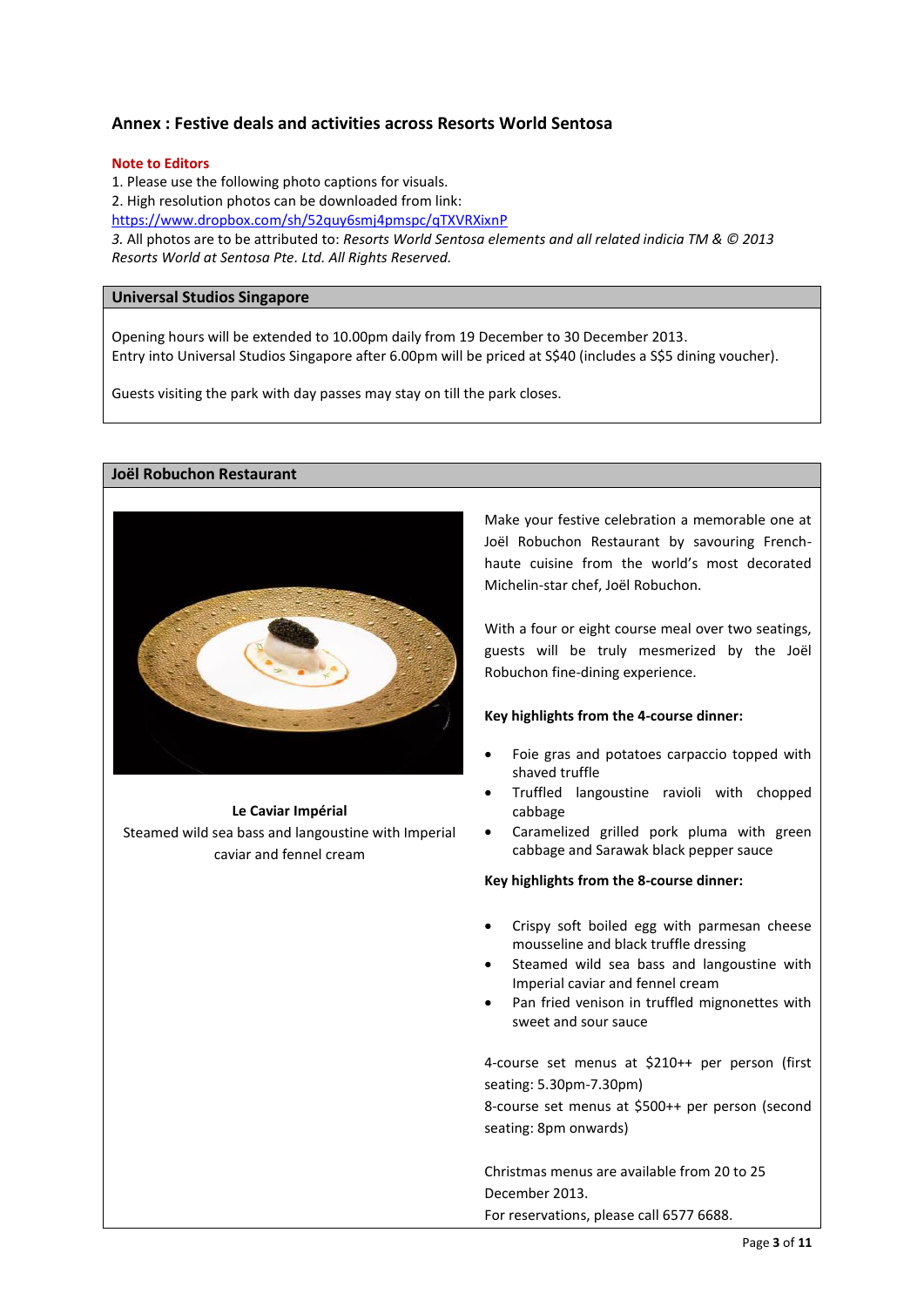## **Christmas goodies from Joël Robuchon Restaurant**



An assortment of Christmas goodies from Joël Robuchon Restaurant. Great for your loved ones and business partners.

For festive goodies with a luxe touch, check out Joël Robuchon Restaurant's line of Christmas goodies including Bûche de Noël, madeleines, fruit cakes and macarons.

The Bûche Chocolate Yuzu en Tenue de Soirée, specially created by Pastry Chef Antonio Benites is made of macaron biscuit, smooth and rich cremeux chocolate caraibe and gussied with yuzu and chocolate sabayon.

## **Key highlights include:**

- Bûche Chocolate Yuzu en Tenue de Soirée (500gm): \$85++
- Madeleine (Pistachio and Lemon): \$15 for 6 pieces or \$45 for 18 pieces
- Macarons: \$15 for 6 pieces or \$65 for 21 pieces
- Tarte Chocolate Caramel Macadamia: \$80
- Cake aux fruits: \$40

Guests can place orders at Joël Robuchon Restaurant from 1 December and pre-orders end on 22 December. Orders have to be placed 3 days in advance, prior to collection.

For pre-orders or enquiries, please call Joël Robuchon Restaurant at 6577 6688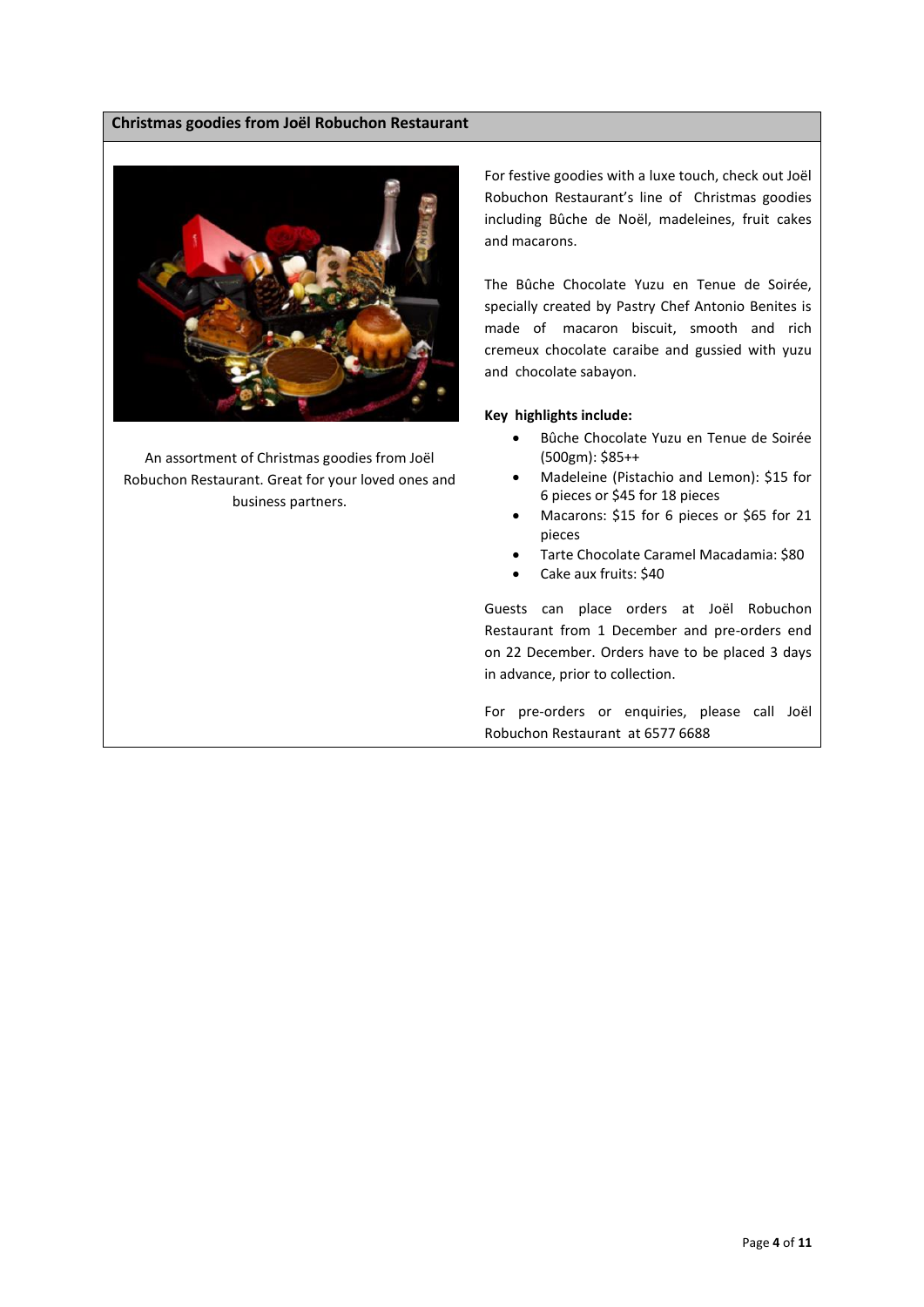## **L'Atelier de Joël Robuchon**



Chic and intimate Christmas dinner at L'Atelier de Joël Robuchon

A two-time winner of the Singapore Experience Awards - Best Dining Experience, L'Atelier de Joël Robuchon stands out for its unique dining concept where chefs experiment and work on new creations. It is no exception this Christmas as Chef de Cuisine Lorenz Hoja presents a 9-course festive set dinner incorporating ingredients air-flown from Europe.

## **Key highlights include:**

- Black truffle shavings on a tarte flambé with bacon
- Duck broth with foie gras ravioli and grated daikon
- Beef fillet 'Wagyu' bordelaise style confit ratte potatoes and chives

A 9-course festive menu is available at \$240++ per person from 20 December 2013 to 1 January 2014.

For reservations, please call 6577 6688.

## **Ocean Restaurant by Cat Cora**



Duck Ballotine that sits on a pool of creamy orange-Japanese Sweet Potato moussline and topped with Brussel sprouts

For an underwater dining experience with a view of thousands of marine animals swimming past, indulge in a unique Christmas dinner at Ocean Restaurant by Cat Cora.

To celebrate the joyous year end festive season, Chef Cat Cora and Chef de Cuisine Yew Eng Tong have developed a 7-course menu that features delectable dishes.

#### **Key highlights include:**

- Gillardeau Oyster
- Smoked Foie Gras Terrine sprinkled with Pistachio and cherry
- Creamed Rabbit
- Duck Ballotine with an orange-Japanese sweet potato moussline.

Available at \$230++ per person from 24 to 25 December and 31 December 2013 to 1 January 2014.

For reservations, please call 6577 6688.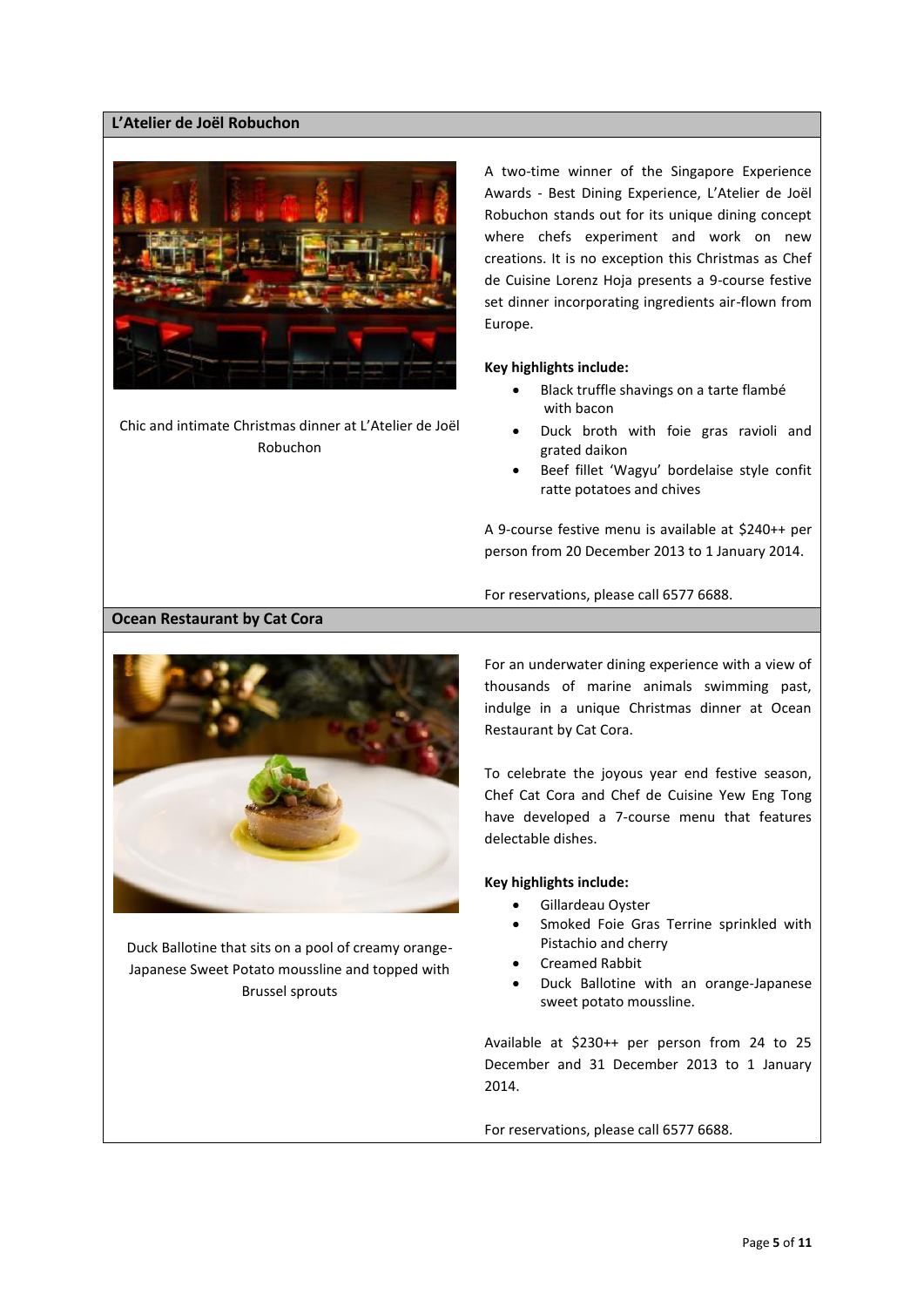## **Feng Shui Inn**



Baked King Prawn with cheese and Chardonnay Wine

If you're in the mood for Chinese cuisine, Chinese Head Chef Li Kwok Kwong of Feng Shui Inn has created a five-course set menu incorporating modern interpretations of Chinese classics.

#### **Key highlights include:**

- Black Truffle & Roasted Chicken Skin with Salmon Salad
- Thick Soup with Abalone, Sea Cucumber & Fish Maw
- Baked King Prawn with Cheese & Chardonnay Wine
- Seafood & Crispy Rice in flavourful Broth

Available at \$108++ per person on 25 December 2013.

(min. 2 persons)

For reservations, please call 6577 6688.

## **Osia**



Norwegian Red King Crab sits atop watermelon compression

Scott Webster's award-winning restaurant Osia is well known for its unique take on fresh and seasonal contemporary Western cuisine.

This Christmas, Scott Webster together with Chef de Cuisine Douglas Tay have created four and five course meals with a touch of festivity.

#### **Key highlights include:**

- **Norwegian Red King Crab, with** Watermelon Compression, Orange Radish, Lemon Thyme Milk
- **Chestnut Emulsion** with Black Truffle, Bacon Foam
- **Duck Breast and Liver** with Szechuan Pepper, Orange Gel

4-Course set menu available at \$180++ per person 5-Course set menu available at \$200++ per person

Christmas menus are available on 24 and 25 December 2013.

New Year set menus are available on 31 December 2013 and 1 January 2014.

For reservations, please call 6577 6688.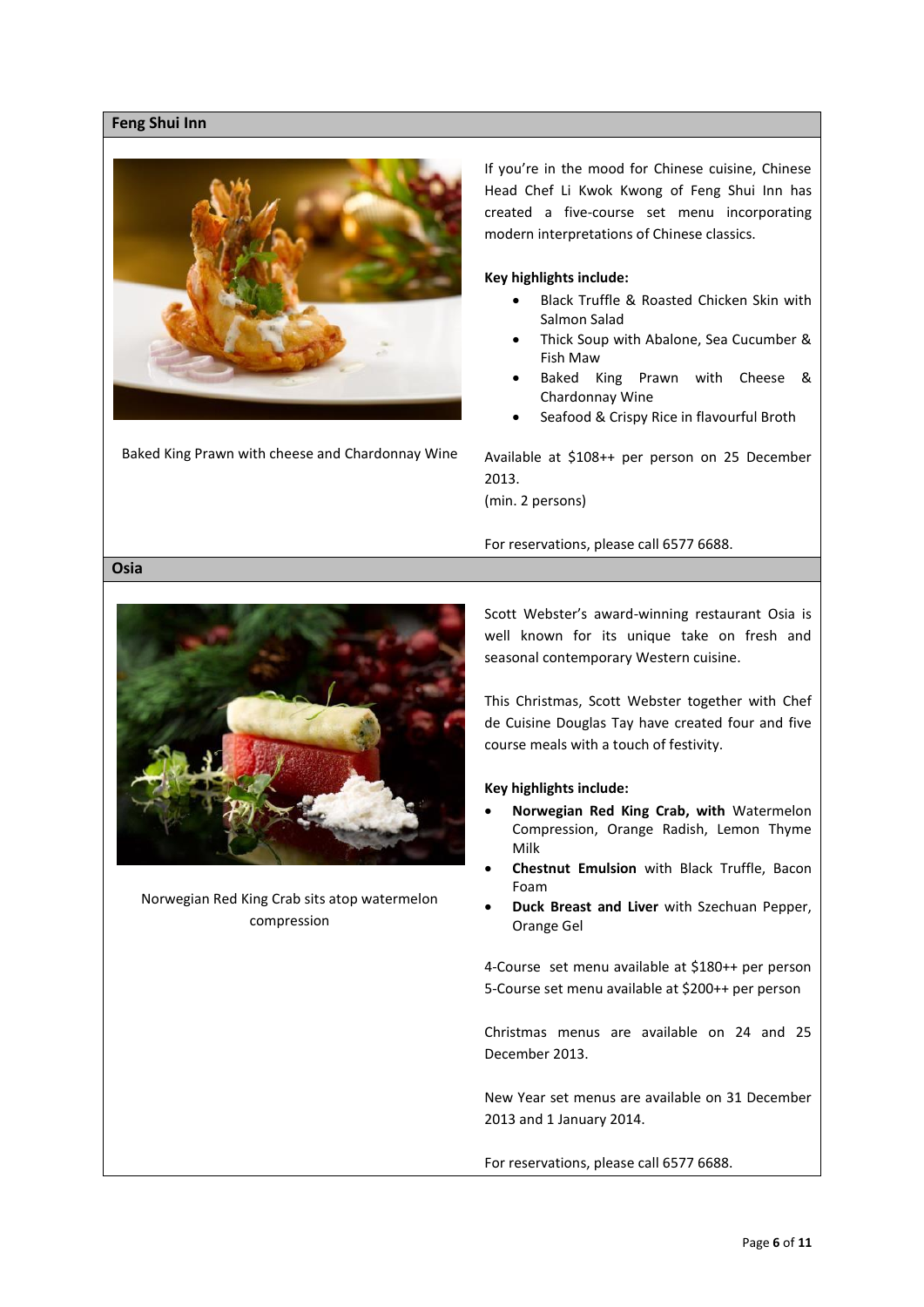## **Forest** 森



Pan-fried Lamb Chop marinated with Cumin Powder in Port Wine Sauce

Get merry this Christmas with five or six course set menus at Forest 森 that come with a glass of Laurent Perrier Brut NV. Be prepared to tuck into a delectable spread of contemporary Chinese cuisine specially whipped up by Celebrity Chef Sam Leong and Chef de Cuisine Mike Tan.

**Key highlights include:**

- **Pan-fried Lamb Chop** marinated with Cumin Powder in Port Wine Sauce
- **Alaska King Crab** and Spinach with Cheese Dumpling in Cream of Superior Stock
- **Stewed Wagyu OX Tail** with Radish and Red Wine Sauce

5-Course set dinner available at \$148++ per person 6-Course set dinner available at \$198++ per person

Festive set dinners are available on 24 to 25 December and 31 December 2013 to 1 January 2014.

For reservations, please call 6577 6688.

## **Palio**



Rosemary & Kaffir leaves milk poached halibut fillet

Succulent Tuscan delights await you at Palio this Christmas. Italian Chef Davide Bizzari has come up with a festive menu featuring the flavours of Tuscany.

**Key highlights include:**

- **Sicilian Smoked Swordfish** with flame grilled bell peppers & pomogranate emulsion
- Rosemary & Kaffir leaves milk **poached halibut fillet**
- **Braised Beef Short Ribs in Red wine**, prunes & cranberries

A 4-course Christmas set dinner is available on 1 to 30 December 2013 at \$68++ per person.

For reservations, please call 6577 6688.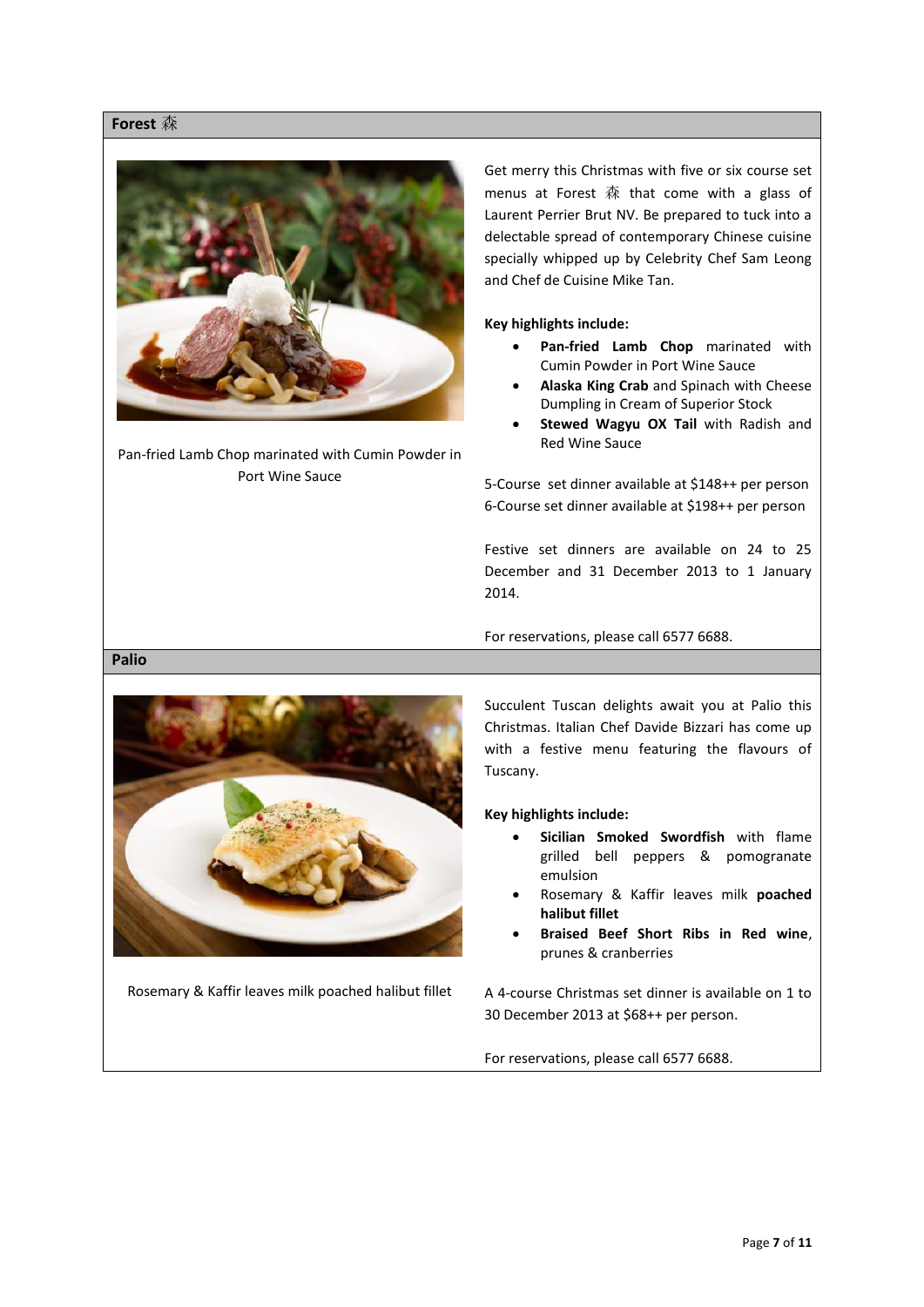## **Universal Studios Singapore**



For a true New York Christmas celebration, KT's Grill exudes a nostalgic charm.



Sesame Street's log cake (500gm) \$60

What's better than spending a day at Universal Studios Singapore for Christmas? Start the day by going on exhilarating rides in the park and end the day with a sumptuous Christmas dinner at KT's Grill.

Guests can enjoy a 4-course Christmas set menu (lunch and dinner) at \$48++ per person at KT's Grill.

#### **Key highlights include:**

- **Turkey Roulade with Apple and Apricot stuffing**, Chestnut puree, Raisin Jus
- **Christmas Ham infused with Honey Cinnamon Wine**, drizzled with Pineapple Jus
- **Slowly braised Osobucco**, Butternut, Mousseline and vegetables Ragout*.*

For Sesame Street lovers, a Cookie Monster chocolate log cake is also available for take away.

Guests can place their orders from 1 December and pre-orders end on 22 December. Orders have to be placed 3 days in advance, prior to collection at USS Guest Service Centre (no separate admission fees into USS required)

For pre-orders or enquiries, please call 6577 6688



"Snow Chocolate" Mango and candied lemon, ivory cheese cream, coconut hazelnut crunch (1kg) \$70

Christmas Goodies great for feasting and gifting

Stand out from the crowd at the office Christmas party, with a log cake specially created by Executive Pastry Chef Kenny Kong featuring luxurious cream cheese and vanilla sponge, elegantly layered with candied lemon and mango supreme.

This year's creation is also infused with fibrous coconut chunks and crunchy hazelnuts blanketed with a smooth layer of white chocolate and decorated with mango jellies, giving the cake a wonderful twist as well as a different texture altogether.

**Available from 1 – 25 December 2013 at the following locations within RWS: -World Square (12pm to 10pm) -Asian Deli (11am to 7pm)**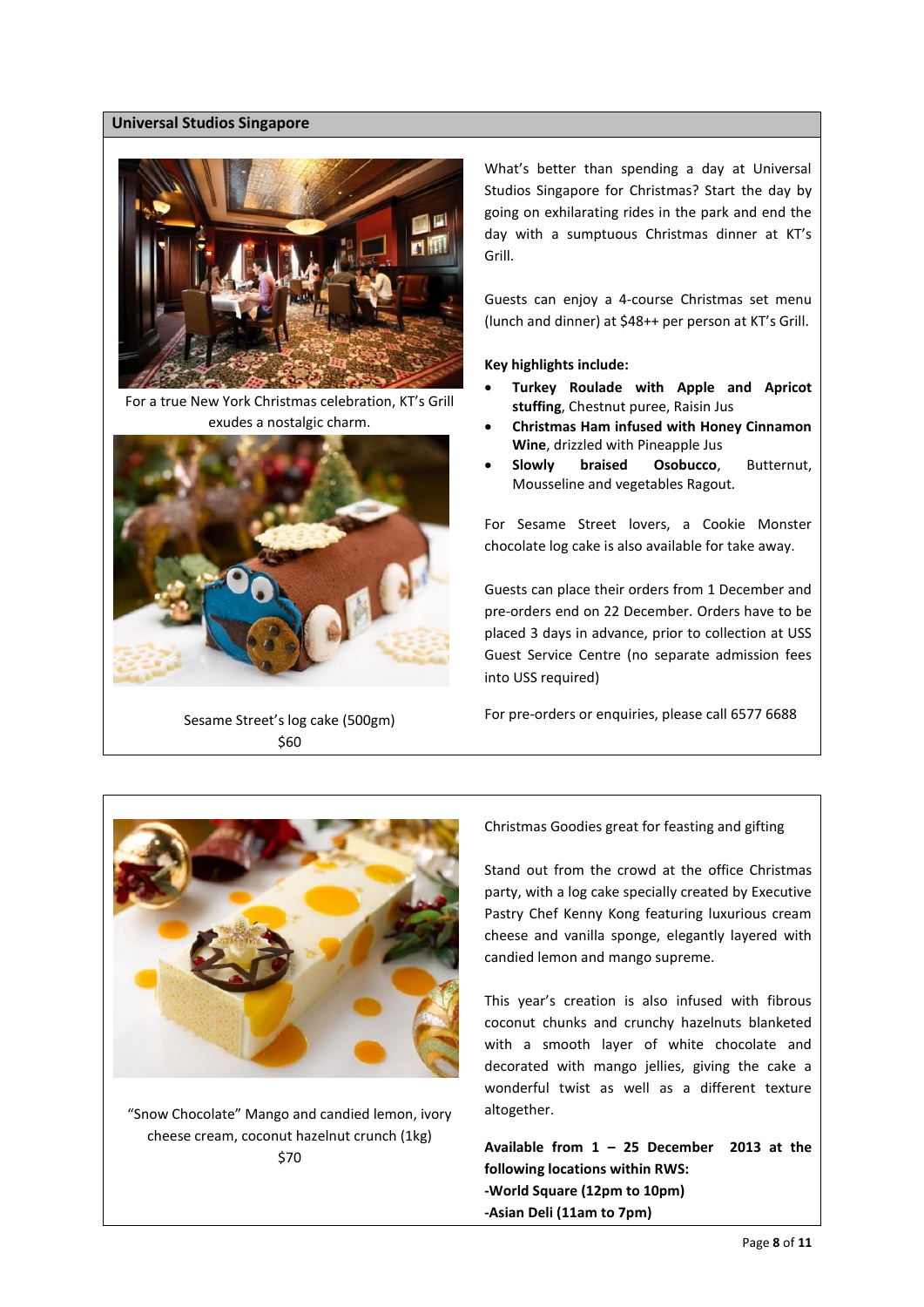## **-Rock to Go Deli (10am to 8pm) -Festive Kiosks at Forum (10am to 9pm)**

Guests can also place their orders from 1 December and pre-orders end on 22 December. Orders have to be placed 3 days in advance, prior to collection.

For pre-orders or enquiries, please call 6577 6688



Old Fashiond Nutty Fruit Cake (750g) \$24

This perennial favourite is back for the second year. Generously filled with assorted nuts, walnuts, almonds and cherries and topped with rich vanilla cream, this is the traditional nutty fruit cake you would not want to miss.

**Available from 1 – 25 December 2013 at -World Square (12pm to 10pm) -Asian Deli (11am to 7pm) -Rock to Go Deli (10am to 8pm) -Festive Kiosks at Forum (10am to 9pm)**

Guests can also place orders from 1 December and pre-orders end on 22 December. Orders have to be placed 3 days in advance, prior to collection.

For pre-orders or enquiries, please call 6577 6688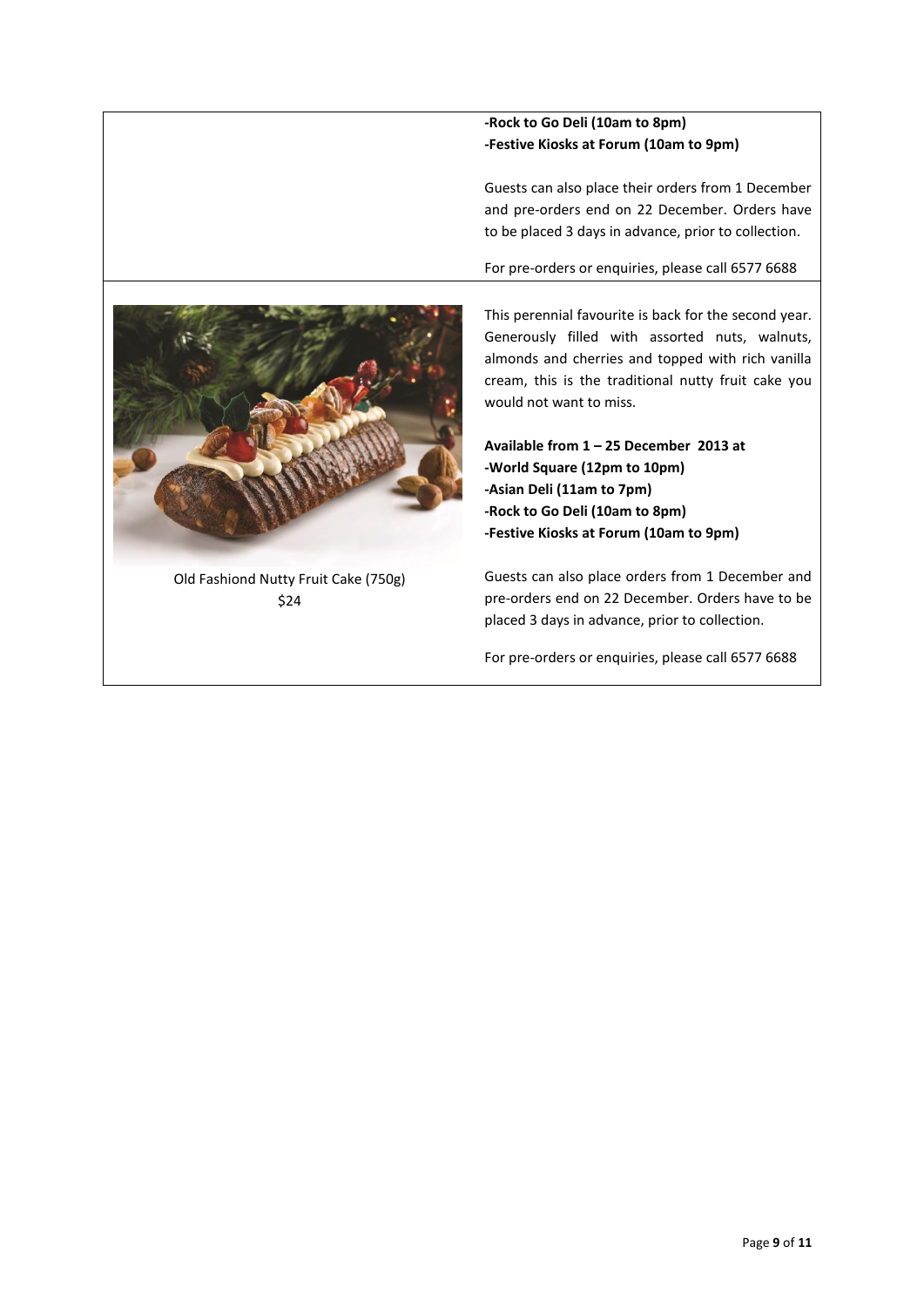## **ESPA at Resorts World Sentosa**



From 21 November 2013 to 31 December 2013, purchase an ESPA Gift Voucher\* or X'mas Gift Set\* and receive The Gift of Time\*\* from ESPA at RWS*<sup>1</sup>* .

*1 Please quote 'It's Your World DEC" when making your reservation. Promotion ends 31st Dec. This promotion is not valid with other promotions, offers and privileges. Terms and conditions apply.* 

*\*min purchase of \$100*

*\*\* Book a treatment of 60 minutes or longer and enjoy 30 minutes of extra treatment time with our compliments*

## **THE LUXURY COLLECTION**



Hydrating Cleansing Milk 200ml, Floral Spa Fresh 200ml, 24 Hour Replenishing 15ml, Smooth and Firm Body Butter 100ml

SGD230 inclusive of GST<sup>+</sup>

## **ZESTY LEMON & TONKA BEAN HAND CARE COLLECTION**



Zesty Lemon Handwash, Zesty Lemon Hand Lotion

SGD97.50 inclusive of GST<sup>+</sup>

## **LUXURIOUS BODY COLLECTION**



Nourishing Body Cream 200ml, Smooth and Firm Body Butter 100ml

SGD120 inclusive of GST<sup>+</sup>